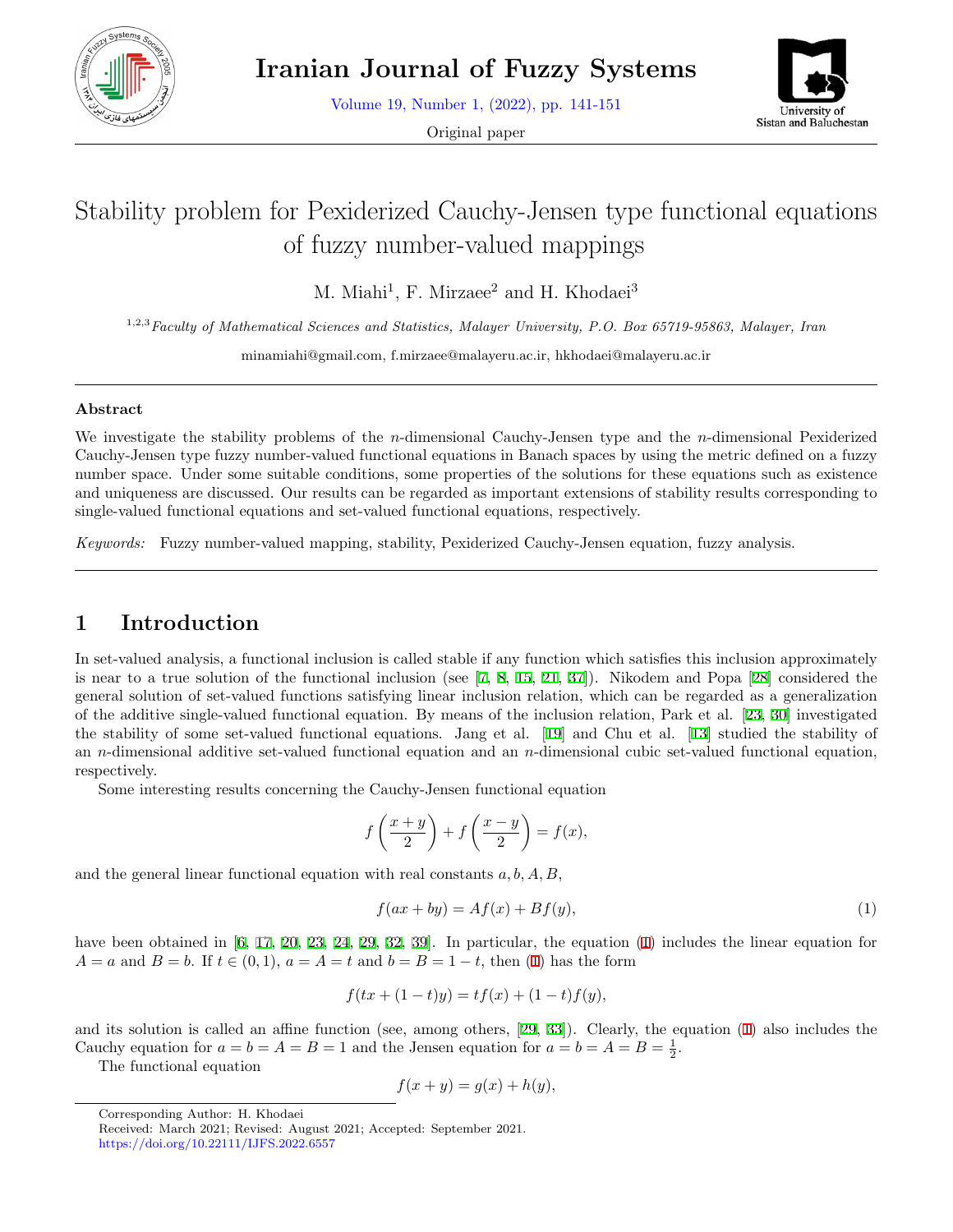with three unknown functions  $f, g, h$  treated by Pexider [[31\]](#page-9-11), which is known as the Pexiderized Cauchy equation. In the case  $f = g = h$ , this equation reduces to Cauchy equation. The Pexiderized Cauchy equation has a simple interpretation: The value of  $f$  at  $x + y$  is the sum of two values, of which one depends only on  $x$ , and the other only on *y* (separation of variables).

In 1991, Nikodem [\[27](#page-9-12)] investigated the stability of the Pexider Cauchy equation. This paper seems to be the first one concerning the stability problem of the Pexider Cauchy equation. Solutions and the stability of various Pexiderized Cauchy and Pexiderized Cauchy-Jensen functional equations in several variables have been investigated by several authors (see, among others, [[12,](#page-9-13) [14,](#page-9-14) [16,](#page-9-15) [22,](#page-9-16) [25,](#page-9-17) [26\]](#page-9-18)).

The stability of the Cauchy-Jensen and the general linear type fuzzy number-valued functional equations in Banach spaces by using the metric defined on a fuzzy number space investigated by Wu and Jin [[39\]](#page-10-2), which are generalizations of the main results obtained in  $[17, 23]$  $[17, 23]$  $[17, 23]$  $[17, 23]$ . We refer the reader to  $[1, 5, 9, 10, 11, 35, 36, 38]$  $[1, 5, 9, 10, 11, 35, 36, 38]$  $[1, 5, 9, 10, 11, 35, 36, 38]$  $[1, 5, 9, 10, 11, 35, 36, 38]$  $[1, 5, 9, 10, 11, 35, 36, 38]$  $[1, 5, 9, 10, 11, 35, 36, 38]$  $[1, 5, 9, 10, 11, 35, 36, 38]$  $[1, 5, 9, 10, 11, 35, 36, 38]$  $[1, 5, 9, 10, 11, 35, 36, 38]$  $[1, 5, 9, 10, 11, 35, 36, 38]$  $[1, 5, 9, 10, 11, 35, 36, 38]$  $[1, 5, 9, 10, 11, 35, 36, 38]$  $[1, 5, 9, 10, 11, 35, 36, 38]$  $[1, 5, 9, 10, 11, 35, 36, 38]$  $[1, 5, 9, 10, 11, 35, 36, 38]$  for some recent works and discussions on this topic.

The purpose of this paper is to extend the single-valued and set-valued functional equations to fuzzy number-valued functional equations and investigate the stability problems of the *n*-dimensional Cauchy-Jensen type fuzzy numbervalued functional equation

<span id="page-1-1"></span><span id="page-1-0"></span>
$$
f\left(\frac{\sum_{i=1}^{n} x_i}{n}\right) + \sum_{j=2}^{n} f\left(\frac{\sum_{i=1, i \neq j}^{n} x_i - (n-1)x_j}{n}\right) = f(x_1).
$$
 (2)

and the *n*-dimensional Pexiderized Cauchy-Jensen type fuzzy number-valued functional equation

$$
f_1\left(\frac{\sum_{i=1}^n x_i}{n}\right) + \sum_{j=2}^n f_j\left(\frac{\sum_{i=1, i \neq j}^n x_i - (n-1)x_j}{n}\right) = f_{n+1}(x_1),\tag{3}
$$

in Banach spaces via the metric defined on a fuzzy number space. Under some suitable conditions, some properties of the solutions for these equations such as existence and uniqueness are discussed. Notice that the supremum metric, as a generalization of the Hausdorff metric, is applied to characterize the fuzzy number-valued functional inequality. It has been shown that the stability of Cauchy, Jensen, Cauchy-Jensen, Pexiderized Cauchy, Pexiderized Jensen, Pexiderized affine, Pexiderized linear and Pexiderized general linear type fuzzy number-valued functional equations can be obtained as special cases from our results. Therefore, the results obtained in the present paper improve and extend the corresponding results in previous works [[12,](#page-9-13) [17,](#page-9-7) [23,](#page-9-3) [27,](#page-9-12) [30,](#page-9-4) [39](#page-10-2)].

#### **2 Preliminaries**

In this section, we consider some basic concepts and results (see [\[3](#page-8-7), [39\]](#page-10-2)) which will be used in the sequel. From now on, assume that *X*, *Y* are Banach spaces and *B* is a subspace of *Y* .

Suppose a function  $u: X \to [0, 1]$  satisfies the following conditions:

- 1.  $[u]^{\alpha} = \{x \in X : u(x) \ge \alpha\}$  is a non-empty compact convex subset of *X*, for all  $\alpha \in (0,1],$
- 2.  $[u]^0 = \overline{\{x : u(x) > 0\}}$  is compact, where  $\overline{A}$  denotes the closure of A.

Then *u* is called a fuzzy number on *X*. The set of all fuzzy numbers on *X* is denoted by *X<sup>F</sup>* .

For  $u, v \in X_F$  and  $\lambda \in \mathbb{R}$ , by Zadeh extension principle, we obtain the following properties about addition  $u+v$  and scalar multiplication  $\lambda \cdot u$  (see [\[3](#page-8-7), [39](#page-10-2)]):

(i)  $[u + v]^{\alpha} = [u]^{\alpha} + [v]^{\alpha},$ 

(ii)  $[\lambda \cdot u]^\alpha = \lambda [u]^\alpha$ .

Note that  $\tilde{0}$  is the zero element in  $X_F$ ; i.e.,  $\tilde{0} + u = u + \tilde{0} = u$ , for all  $u \in X_F$ .

Defining the mapping  $D: X_F \times X_F \rightarrow [0, \infty)$  by

$$
D(u, v) = \sup_{\alpha \in [0, 1]} d_H([u]^\alpha, [v^\alpha]),
$$

where  $d_H$  is Hausdorff metric. Then *D* satisfies the following properties:

- $(P1) D(\lambda \cdot u, \lambda \cdot v) = |\lambda| D(u, v),$
- $(P2) D(u + w, v + w) = D(u, v),$
- (P3)  $D(u + v, w + e) \le D(u, w) + D(v, e)$

for all  $\lambda \in \mathbb{R}$  and  $u, v, w, e \in X_F$ , and  $(X_F, D)$  is a complete metric space.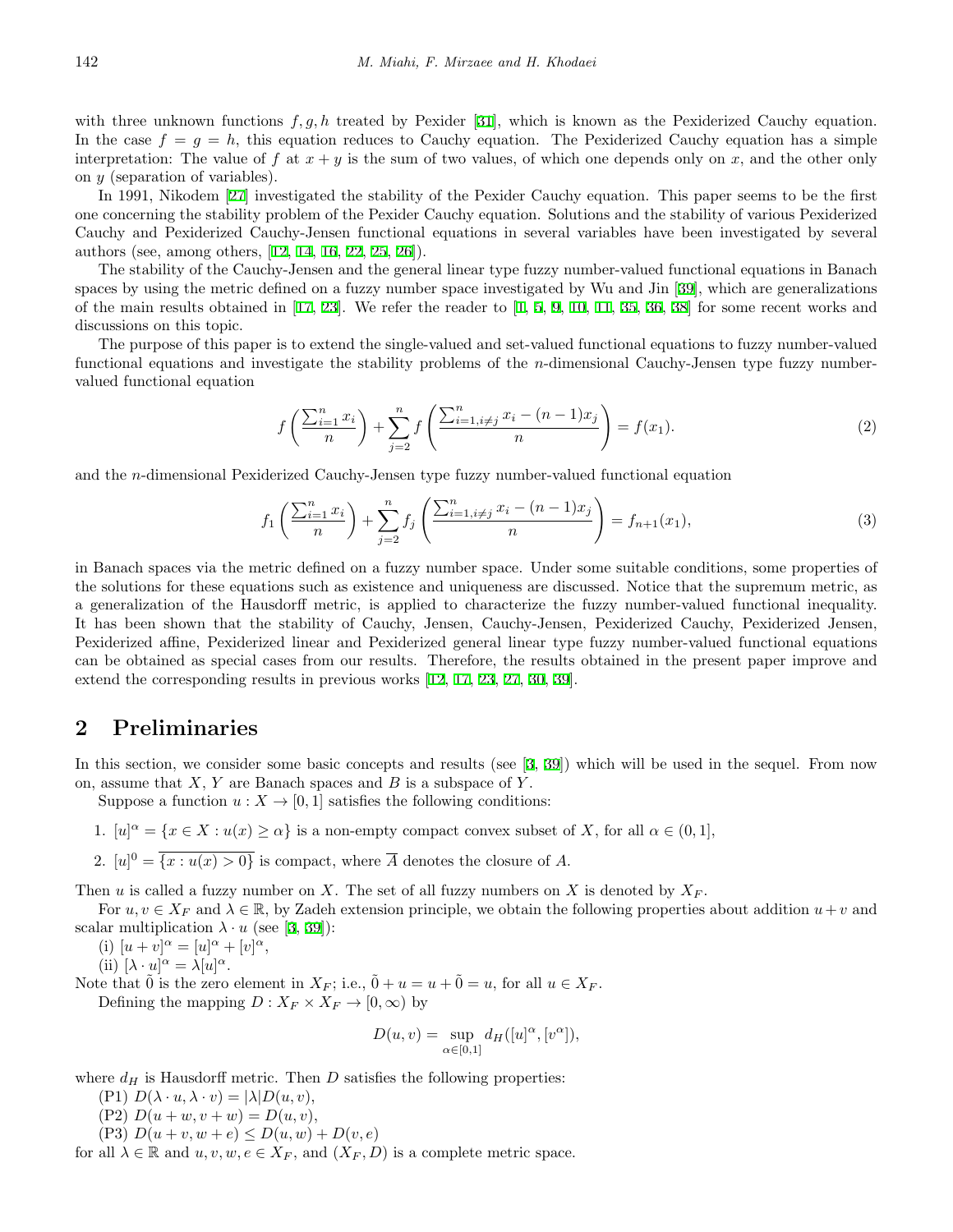Let  $u, v \in X_F$ . If there exists  $w \in X_F$  such that  $u = v + w$ , then *w* is called the Hukuhara difference (H-difference) of *u* and *v*, and it is denoted by  $u - v$  (see [\[18](#page-9-20), [34](#page-10-7)]).

**Notation 2.1.** Let  $\lambda \in \mathbb{R}$  and  $u, v \in \mathbb{R}_F$ . If we denote  $||u||_F = D(u, \tilde{0})$ , then  $||\cdot||_F$  has the properties of a usual norm on  $\mathbb{R}_F$ ; i.e.,  $||u||_F = 0$  iff  $u = 0$ ,  $||\lambda \cdot u||_F = |\lambda| ||u||_F$  and  $||u + v||_F \le ||u||_F + ||v||_F$ . Moreover, note that  $(\mathbb{R}_F, +, \cdot)$  is not *a linear space over* R *and consequently*  $(\mathbb{R}_F, \|\cdot\|_F)$  *cannot be a normed space* (see [\[2](#page-8-8)] and [[4,](#page-8-9) Theorem 1 and Remark 2]).

## **3 Stability of the Cauchy-Jensen type fuzzy number-valued functional equation in** *n* **variables**

In this section, the stability of the equation [\(2](#page-1-0)) is established, in which *f* indicates a fuzzy number-valued mapping. Several special cases are also considered.

<span id="page-2-2"></span>**Theorem 3.1.** Let  $f : B \to X_F$  be a fuzzy number-valued mapping such that

$$
D\left(f\left(\frac{\sum_{i=1}^{n}x_i}{n}\right) + \sum_{j=2}^{n}f\left(\frac{\sum_{i=1, i\neq j}^{n}x_i - (n-1)x_j}{n}\right), f(x_1)\right) < \varepsilon,\tag{4}
$$

*for some*  $\varepsilon > 0$  *and for all*  $x_1, \ldots, x_n \in B$ . Then there exists a unique additive mapping  $\mathcal{G}: B \to X_F$  *such that* 

<span id="page-2-0"></span>
$$
D(f(x), \mathcal{G}(x)) \leq \frac{\varepsilon}{n-1},
$$

*for all*  $x \in B$ *.* 

*Proof.* Setting  $x_1 = nx$  and  $x_i = 0$   $(2 \leq i \leq n)$  in ([4\)](#page-2-0), we obtain

<span id="page-2-1"></span>
$$
D\left(f(x),\frac{1}{n}f(nx)\right) < \frac{\varepsilon}{n},
$$

for all  $x \in B$ . Then, by induction on  $m$ , we have

$$
D\left(f(x), \frac{1}{n^m}f(n^m x)\right) < \sum_{j=1}^m (\frac{1}{n})^j \varepsilon. \tag{5}
$$

Let  $f_0(x) = f(x)$  and  $f_m(x) = \frac{1}{n^m} f(n^m x)$ , where  $m \in \mathbb{N}$  and  $x \in B$ . Then, by [\(5](#page-2-1)) and the properties (P2) and (P3) of *D*, we obtain

$$
D(f_m(x), f_{m-1}(x)) = D\left(\frac{1}{n^m}f(n^mx) + f(x), f(x) + \frac{1}{n^{m-1}}f(n^{m-1}x)\right)
$$
  
\n
$$
\leq D\left(\frac{1}{n^m}f(n^mx), f(x)\right) + D\left(f(x), \frac{1}{n^{m-1}}f(n^{m-1}x)\right)
$$
  
\n
$$
< \sum_{j=1}^m (\frac{1}{n})^j \varepsilon + \sum_{j=1}^{m-1} (\frac{1}{n})^j \varepsilon,
$$

for all  $x \in B$ . Thus the sequence  $\{f_m(x)\}\$ is Cauchy in  $X_F$ . Since  $(X_F, D)$  is complete, we can define  $\mathcal{G}(x)$ lim<sub>*m*→∞</sub>  $f_m(x)$  for any  $x \in B$ .

The next step is to show that  $G$  is additive. By ([4\)](#page-2-0), we can conclude that

$$
D\left(f_m\left(\frac{\sum_{i=1}^n x_i}{n}\right) + \sum_{j=2}^n f_m\left(\frac{\sum_{i=1, i\neq j}^n x_i - (n-1)x_j}{n}\right), f_m(x_1)\right)
$$
  
= 
$$
D\left(\frac{1}{n^m}f\left(\frac{\sum_{i=1}^n n^m x_i}{n}\right) + \frac{1}{n^m} \sum_{j=2}^n f\left(\frac{\sum_{i=1, i\neq j}^n n^m x_i - n^m(n-1)x_j}{n}\right), \frac{1}{n^m}f(n^m x_1)\right) < \frac{\varepsilon}{n^m},
$$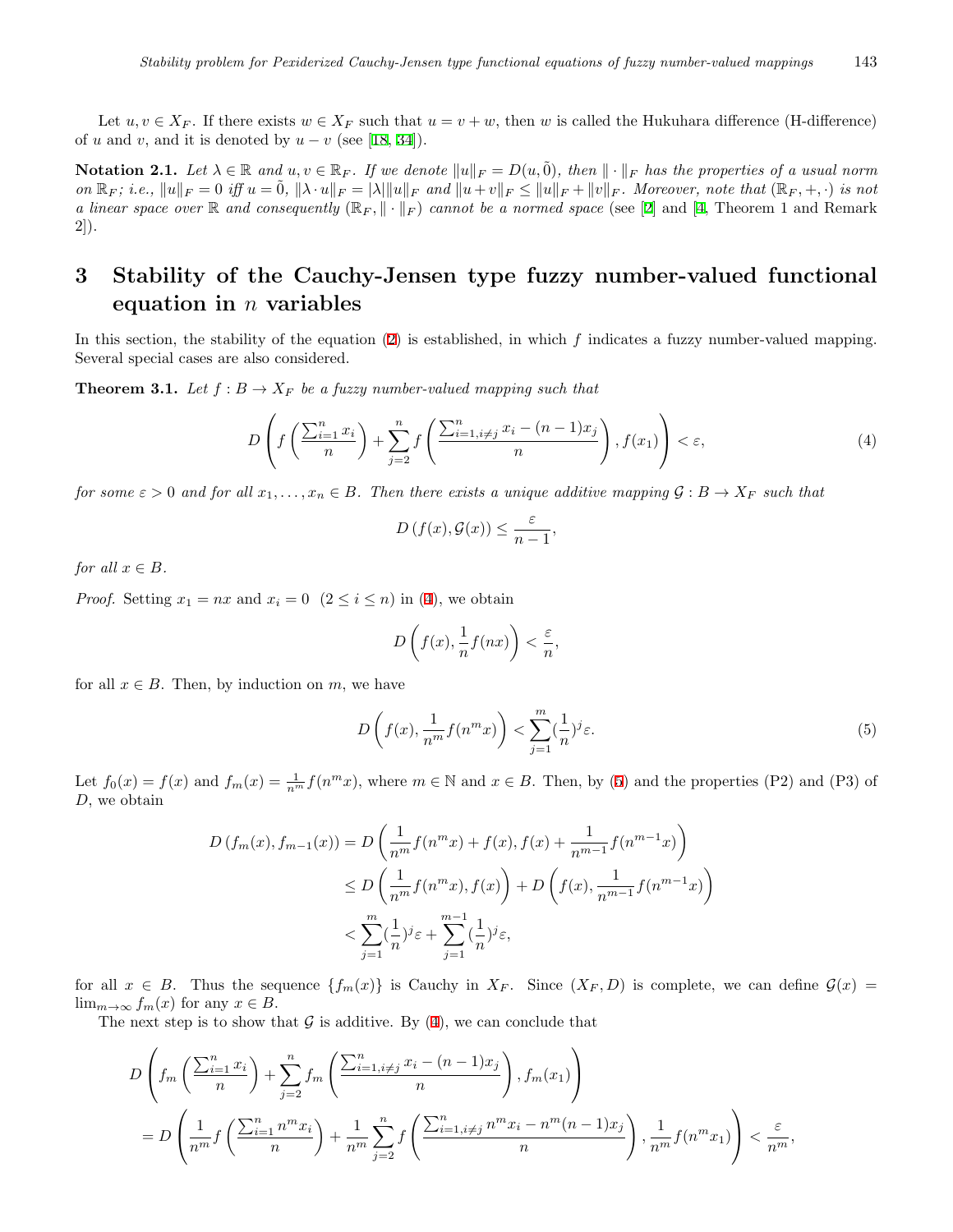for all  $x_1, \ldots, x_n \in B$ . Hence,

$$
\lim_{m \to \infty} D\left(f_m\left(\frac{\sum_{i=1}^n x_i}{n}\right) + \sum_{j=2}^n f_m\left(\frac{\sum_{i=1, i \neq j}^n x_i - (n-1)x_j}{n}\right), f_m(x_1)\right) = 0.
$$

By the continuity of the metric *D*, we obtain

$$
D\left(G\left(\frac{\sum_{i=1}^{n}x_i}{n}\right) + \sum_{j=2}^{n}G\left(\frac{\sum_{i=1, i\neq j}^{n}x_i - (n-1)x_j}{n}\right), G(x_1)\right) = 0,
$$

<span id="page-3-0"></span>meaning

$$
\mathcal{G}\left(\frac{\sum_{i=1}^{n}x_i}{n}\right) + \sum_{j=2}^{n}\mathcal{G}\left(\frac{\sum_{i=1, i \neq j}^{n}x_i - (n-1)x_j}{n}\right) = \mathcal{G}(x_1),\tag{6}
$$

<span id="page-3-1"></span>for all  $x_1, \ldots, x_n \in B$ . Letting  $x_i = 0$   $(1 \le i \le n)$  in ([6\)](#page-3-0), we obtain  $\mathcal{G}(0) = \tilde{0}$ . Setting  $x_1 = x$  and  $x_i = 0$   $(2 \le i \le n)$ in ([6\)](#page-3-0), we get

<span id="page-3-3"></span><span id="page-3-2"></span>
$$
n\mathcal{G}\left(\frac{x}{n}\right) = \mathcal{G}(x),\tag{7}
$$

for all  $x \in B$ . Setting  $x_i = 0$  ( $3 \le i \le n$ ) in [\(6](#page-3-0)) and using ([7\)](#page-3-1), we have

$$
\frac{n-1}{n}\mathcal{G}(x_1+x_2) + \frac{1}{n}\mathcal{G}(x_1-(n-1)x_2) = \mathcal{G}(x_1),
$$
\n(8)

for all  $x_1, x_2 \in B$ . Putting  $x_1 = x_1 + (n-1)x_2$  in ([8\)](#page-3-2), one finds

$$
\frac{n-1}{n}\mathcal{G}(x_1 + nx_2) + \frac{1}{n}\mathcal{G}(x_1) = \mathcal{G}(x_1 + (n-1)x_2),
$$
\n(9)

for all  $x_1, x_2 \in B$ . Replacing  $x_1$  by 0 and  $x_2$  by  $x$  into ([9\)](#page-3-3) and using [\(7](#page-3-1)), one gets

<span id="page-3-5"></span><span id="page-3-4"></span>
$$
\mathcal{G}\left((n-1)x\right) = (n-1)\mathcal{G}(x),\tag{10}
$$

for all  $x \in B$ . Replacing  $x_1$  by 0 and  $x_2$  by  $x$  into [\(8](#page-3-2)) and using ([10\)](#page-3-4), we obtain  $\mathcal{G}(-x) = -\mathcal{G}(x)$  for all  $x \in B$ ; that is, *G* is odd. Setting  $x_2 = x_2 - x_1$  in ([8\)](#page-3-2), we get

$$
\frac{n-1}{n}\mathcal{G}(x_2) + \frac{1}{n}\mathcal{G}(nx_1 - (n-1)x_2) = \mathcal{G}(x_1),\tag{11}
$$

for all  $x_1, x_2 \in B$ . Replacing  $x_1$  by  $\frac{x_1}{n}$  and  $x_2$  by  $-\frac{x_2}{n-1}$  into [\(11](#page-3-5)) and using ([7\)](#page-3-1), ([10\)](#page-3-4) and the oddness of  $\mathcal{G}$ , we have

$$
\mathcal{G}(x_1+x_2)=\mathcal{G}(x_1)+\mathcal{G}(x_2),
$$

for all  $x_1, x_2 \in B$ ; that is,  $\mathcal G$  is additive.

By letting  $m \to \infty$  in [\(5](#page-2-1)), we immediately achieve  $D(f(x), \mathcal{G}(x)) \leq \frac{\varepsilon}{\varepsilon}$  $\frac{c}{n-1}$  for all  $x \in B$ .

Finally, we prove the uniqueness of *G*. Assume that there exist additive mappings  $G_1, G_2 : B \to X_F$  satisfying the last inequality. Then,

$$
D(\mathcal{G}_1(x), \mathcal{G}_2(x)) = \frac{1}{m} D(m\mathcal{G}_1(x), m\mathcal{G}_2(x))
$$
  
\n
$$
\leq \frac{1}{m} (D(\mathcal{G}_1(mx), f(mx)) + D(f(mx), n\mathcal{G}_2(mx)))
$$
  
\n
$$
< \frac{2\varepsilon}{m(n-1)},
$$

for all  $x \in B$  and for any  $m \in \mathbb{N}$ . Since the right-hand side of the last inequality tends to zero as  $m \to \infty$ , we conclude that  $G_1(x) = G_2(x)$  for all  $x \in B$ , as desired.  $\Box$ 

From Theorem [3.1](#page-2-2), we easily obtain the following.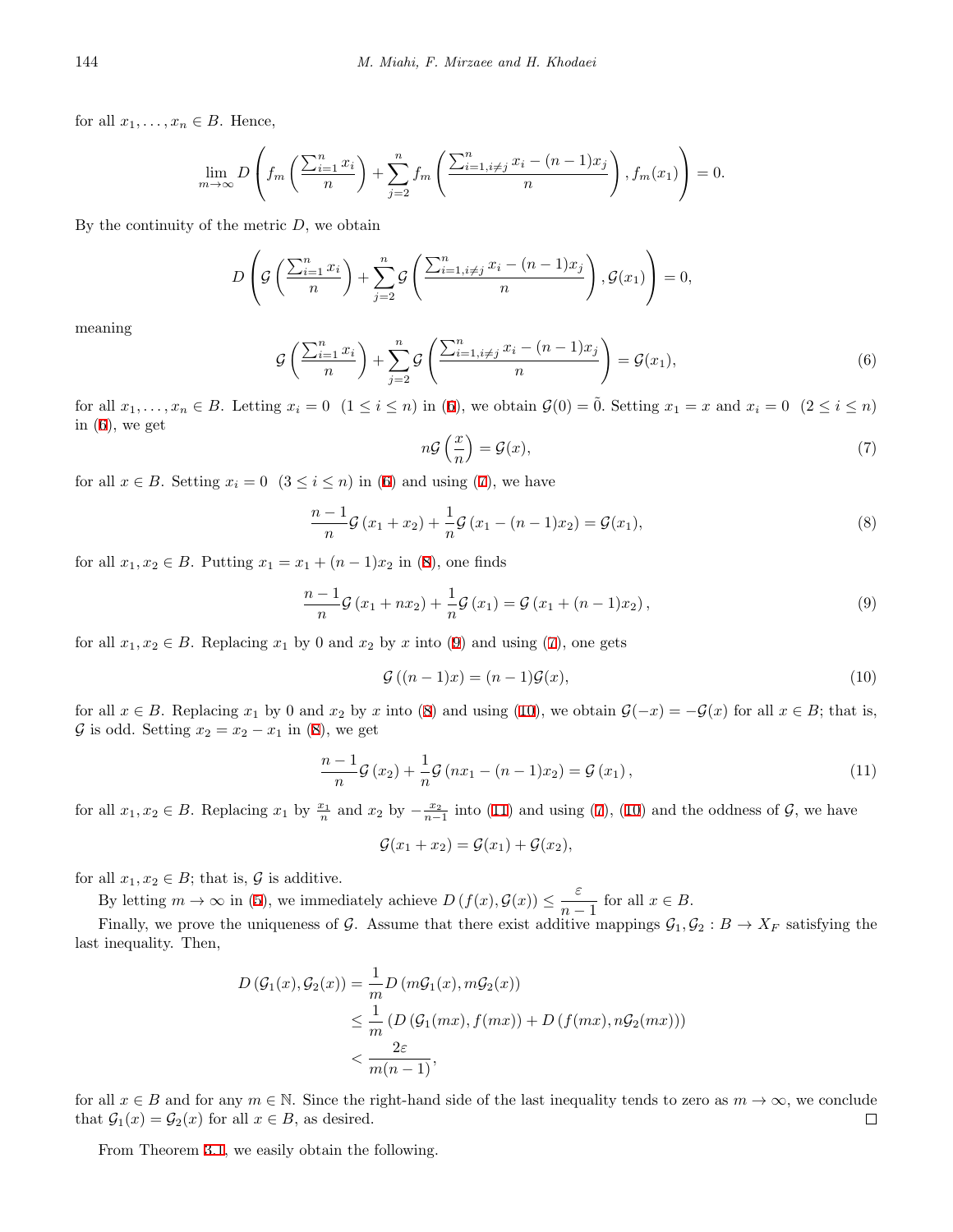**Corollary 3.2.** ([[39,](#page-10-2) Theorem 1]) If a fuzzy number-valued mapping  $f : B \to X_F$  satisfes the inequality [\(4](#page-2-0)) with  $n = 2$ , *then there exists a unique additive mapping*  $\mathcal{G}: B \to X_F$  *such that* 

<span id="page-4-1"></span><span id="page-4-0"></span>
$$
D\left(f(x), \mathcal{G}(x)\right) \le \varepsilon,\tag{12}
$$

*for all*  $x \in B$ *.* 

In the next result, we establish the stability of the Cauchy type fuzzy number-valued functional equation.

<span id="page-4-5"></span>**Corollary 3.3.** *Let*  $f : B \to X_F$  *be a fuzzy number-valued mapping such that* 

$$
D\left(f(x) + f(y), f(x+y)\right) < \varepsilon,\tag{13}
$$

*for some*  $\varepsilon > 0$  *and for all*  $x, y \in B$ *. Then there exists a unique additive mapping*  $G : B \to X_F$  *such that* ([12\)](#page-4-0) *holds for all x ∈ B.*

*Proof.* Substituting  $x = \frac{x+y}{2}$  and  $y = \frac{x-y}{2}$  in [\(13](#page-4-1)) gives

$$
D\left(f\left(\frac{x+y}{2}\right) + f\left(\frac{x-y}{2}\right), f(x)\right) < \varepsilon,
$$

for all  $x, y \in B$ . Then *f* satisfies the inequality ([4](#page-2-0)) with  $n = 2$ . Then, by Theorem [3.1,](#page-2-2) we find a unique additive mapping  $\mathcal{G}: B \to X_F$  such that ([12\)](#page-4-0) holds for all  $x \in B$ .  $\Box$ 

Now, we obtain the stability of the Jensen type fuzzy number-valued functional equation.

**Corollary 3.4.** If a fuzzy number-valued mapping  $f : B \to X_F$  satisfes the inequality

<span id="page-4-2"></span>
$$
D\left(2f(\frac{x+y}{2}), f(x) + f(y)\right) < \varepsilon,\tag{14}
$$

*for some*  $\varepsilon > 0$  *and for all*  $x, y \in B$ *, then there exists a unique additive mapping*  $\mathcal{G}: B \to X_F$  *such that* 

<span id="page-4-3"></span>
$$
D(f(x) - f(0), \mathcal{G}(x)) \le 2\varepsilon,
$$

*for all*  $x \in B$ *.* 

*Proof.* Let  $g(x) := f(x) - f(0)$  for all  $x \in B$ . Then  $g(0) = 0$  and [\(14](#page-4-2)) yields that

$$
D\left(2g(\frac{x+y}{2}), g(x)+g(y)\right) < \varepsilon,\tag{15}
$$

for all  $x, y \in B$ . Replacing *x* by  $x + y$  and *y* by 0 in ([15\)](#page-4-3), we get

<span id="page-4-4"></span>
$$
D\left(2g\left(\frac{x+y}{2}\right), g(x+y)\right) < \varepsilon,\tag{16}
$$

for all  $x, y \in B$ . It follows from ([15\)](#page-4-3) and [\(16](#page-4-4)) that

$$
D(g(x+y), g(x) + g(y)) = D\left(g(x+y) + 2g(\frac{x+y}{2}), 2g(\frac{x+y}{2}) + g(x) + g(y)\right)
$$
  
\n
$$
\leq D\left(g(x+y), 2g(\frac{x+y}{2})\right) + D\left(2g(\frac{x+y}{2}), g(x) + g(y)\right)
$$
  
\n
$$
< 2\varepsilon,
$$

for all  $x, y \in B$ . Using the same method as in the proof of Corollary 3.[3,](#page-4-5) we find a unique additive mapping  $G: X \to Y$ such that

$$
D(g(x), \mathcal{G}(x)) \leq 2\varepsilon,
$$

holds for all  $x \in B$ . This completes the proof of this result.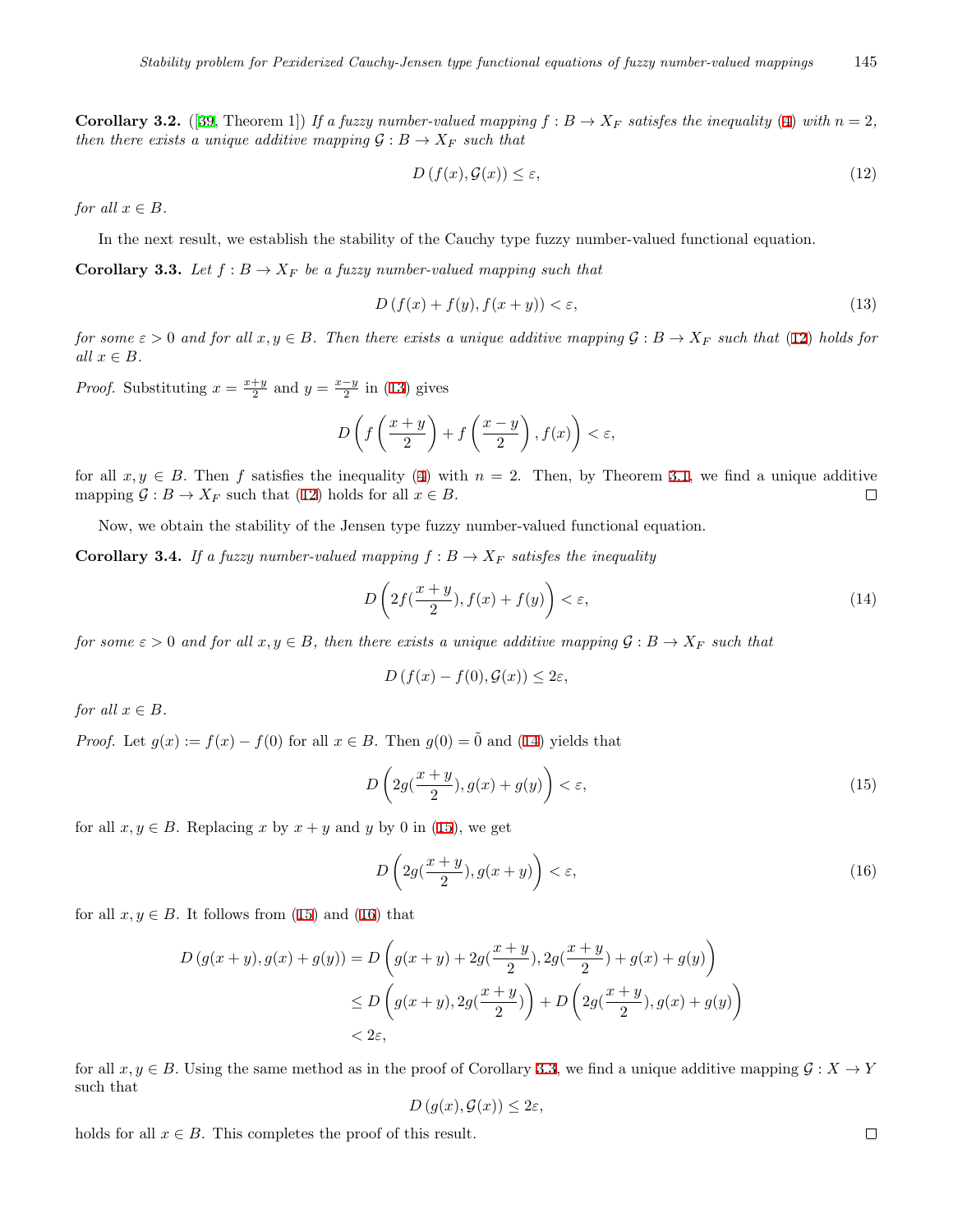## **4 Stability of the Pexiderized Cauchy-Jensen type fuzzy number-valued functional equation in** *n* **variables**

In this section, the stability of the equation [\(3](#page-1-1)) is established, in which *f* indicates a fuzzy number-valued mapping. Some special cases involving the stability of Pexiderized Cauchy, Pexiderized Jensen, Pexiderized affine, Pexiderized linear and Pexiderized general linear type fuzzy number-valued functional equations are also presented.

<span id="page-5-9"></span>**Theorem 4.1.** Let  $f_1, \ldots, f_{n+1} : B \to X_F$  be fuzzy number-valued mappings with  $f_1(0) = \cdots = f_n(0) = \tilde{0}$  such that

$$
D\left(f_1\left(\frac{\sum_{i=1}^n x_i}{n}\right) + \sum_{j=2}^n f_j\left(\frac{\sum_{i=1, i\neq j}^n x_i - (n-1)x_j}{n}\right), f_{n+1}(x_1)\right) < \varepsilon,\tag{17}
$$

<span id="page-5-8"></span>*for some*  $\varepsilon > 0$  *and for all*  $x_1, \ldots, x_n \in B$ . Then there exists a unique additive mapping  $\mathcal{G}: B \to X_F$  *such that* 

$$
D(f_k(x), \mathcal{G}(x)) \le \frac{2n}{n-1} \varepsilon, \quad (k = 1, 2, ..., n),
$$
\n(18)

<span id="page-5-6"></span><span id="page-5-0"></span>
$$
D(f_{n+1}(x), \mathcal{G}(x)) \le \frac{n+1}{n-1} \varepsilon,\tag{19}
$$

*for all*  $x \in B$ *.* 

*Proof.* Letting  $x_1 = x$  and  $x_i = \frac{(n-2)x + ny}{2n-2}$ 2*n−*2 (2 *≤ i ≤ n*) in [\(17](#page-5-0)), we get

<span id="page-5-1"></span>
$$
D\left(f_1\left(\frac{x+y}{2}\right) + \sum_{j=2}^n f_j\left(\frac{x-y}{2n-2}\right), f_{n+1}(x)\right) < \varepsilon,\tag{20}
$$

for all  $x, y \in B$ . Setting  $x = \frac{x+y}{2}$  and  $y = \frac{x-y}{2}$  in [\(20\)](#page-5-1), we have

<span id="page-5-2"></span>
$$
D\left(f_1\left(\frac{x}{2}\right) + \sum_{j=2}^n f_j\left(\frac{y}{2n-2}\right), f_{n+1}(\frac{x+y}{2})\right) < \varepsilon,\tag{21}
$$

for all  $x, y \in B$ . Letting  $x_j = -x$   $(j = 2, ..., n)$  separately,  $x_1 = x$  and  $x_i = 0$   $(i = 2, ..., n$  and  $i \neq j)$  in [\(17](#page-5-0)), we get

<span id="page-5-3"></span>
$$
D\left(f_j\left(x\right), f_{n+1}\left(x\right)\right) < \varepsilon,\tag{22}
$$

for all  $x \in B$ , where  $j \in \{2, ..., n\}$ . Setting  $x = 2x$  and  $y = 0$  in [\(21](#page-5-2)), we have

<span id="page-5-7"></span><span id="page-5-5"></span><span id="page-5-4"></span>
$$
D\left(f_1\left(x\right), f_{n+1}\left(x\right)\right) < \varepsilon,\tag{23}
$$

for all  $x \in B$ . It follows from [\(22](#page-5-3)), [\(23](#page-5-4)) and the property (P3) of *D* that

$$
D\left(\sum_{j=1,j\neq k}^{n} f_j(x), (n-1)f_{n+1}(x)\right) < (n-1)\varepsilon,\tag{24}
$$

for all  $x \in B$ , where  $k \in \{1, ..., n\}$ . Putting  $x = 2x$  and  $y = (2n - 2)x$  in ([21\)](#page-5-2), we obtain

$$
D\left(\sum_{j=1}^{n} f_j\left(x\right), f_{n+1}(nx)\right) < \varepsilon,\tag{25}
$$

for all  $x \in B$ . Using the inequalities ([22\)](#page-5-3) to ([25\)](#page-5-5) and the properties (P1) to (P3) of *D*, we conclude that

$$
D(f_k(nx), nf_k(x))
$$
  
=  $D(f_k(nx) + f_{n+1}(nx), f_{n+1}(nx) + nf_k(x))$   
 $\leq D(f_k(nx), f_{n+1}(nx)) + D(f_{n+1}(nx), nf_k(x))$   
 $< \epsilon + D\left(f_{n+1}(nx) + \sum_{j=1, j\neq k}^{n} f_j(x), \sum_{j=1, j\neq k}^{n} f_j(x) + f_k(x) + (n-1)f_k(x)\right)$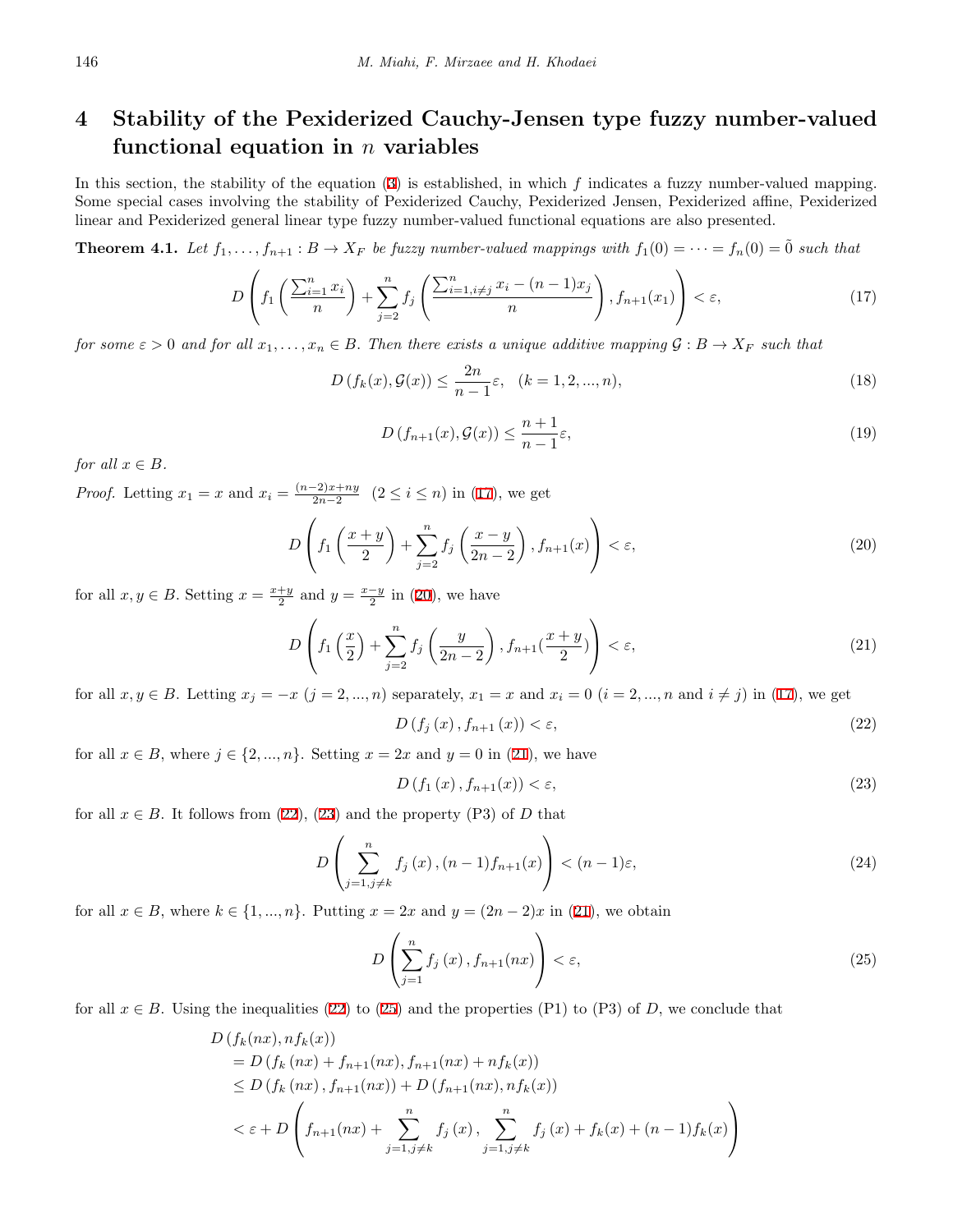$$
\leq \varepsilon + D\left(f_{n+1}(nx), \sum_{j=1}^{n} f_j(x)\right) + D\left(\sum_{j=1, j\neq k}^{n} f_j(x), (n-1)f_k(x)\right)
$$
  

$$
< \varepsilon + \varepsilon + D\left(\sum_{j=1, j\neq k}^{n} f_j(x), (n-1)f_k(x)\right)
$$
  

$$
= 2\varepsilon + D\left(\sum_{j=1, j\neq k}^{n} f_j(x) + (n-1)f_{n+1}(x), (n-1)f_{n+1}(x) + (n-1)f_k(x)\right)
$$
  

$$
\leq 2\varepsilon + D\left(\sum_{j=1, j\neq k}^{n} f_j(x), (n-1)f_{n+1}(x)\right) + D\left((n-1)f_{n+1}(x), (n-1)f_k(x)\right)
$$
  

$$
< 2\varepsilon + (n-1)\varepsilon + D\left(\sum_{j=1, j\neq k}^{n} f_j(x), (n-1)f_{n+1}(x)\right)
$$
  

$$
< 2\varepsilon + (n-1)\varepsilon + (n-1)\varepsilon = 2n\varepsilon,
$$

for all  $x \in B$ , where  $k \in \{1, ..., n\}$ . Rewriting the above, we obtain

$$
D\left(f_k(x), \frac{1}{n}f_k(nx)\right) \le 2\varepsilon,
$$

for all  $x \in B$ , where  $k \in \{1, ..., n\}$ . Then, by induction on *m*, it follows that

$$
D\left(f_k(x), \frac{1}{n^m} f_k(n^m x)\right) \le \sum_{j=0}^{m-1} \frac{2}{n^j} \varepsilon,
$$

for all  $x \in B$ , where  $k \in \{1, ..., n\}$  $k \in \{1, ..., n\}$  $k \in \{1, ..., n\}$ . Using the same method as in the proof of Theorem 3.1, we find a unique additive mapping  $\mathcal{G}: X \to Y$  such that ([18\)](#page-5-6) holds for  $k \in \{1, ..., n\}$ .

It follows from  $(23)$  $(23)$  $(23)$ ,  $(24)$  $(24)$ ,  $(25)$  $(25)$  and the properties  $(P2)$  and  $(P3)$  of *D* that

$$
D(f_{n+1}(nx), nf_{n+1}(x))
$$
  
=  $D\left(f_{n+1}(nx) + \sum_{j=1}^{n} f_j(x), \sum_{j=1}^{n} f_j(x) + nf_{n+1}(x)\right)$   

$$
\le D\left(f_{n+1}(nx), f_1(x) + \sum_{j=2}^{n} f_j(x)\right) + D\left(f_1(x) + \sum_{j=2}^{n} f_j(x), nf_{n+1}(x)\right)
$$
  

$$
\le D\left(\sum_{j=1}^{n} f_j(x), f_{n+1}(nx)\right) + D(f_1(x), f_{n+1}(x)) + D\left(\sum_{j=2}^{n} f_j(x), (n-1)f_{n+1}(x)\right)
$$
  

$$
< \varepsilon + \varepsilon + (n-1)\varepsilon = (n+1)\varepsilon,
$$

for all  $x \in B$ . We deduce from the last inequality that

$$
D\left(f_{n+1}(x), \frac{1}{n}f_{n+1}(nx)\right) \le \frac{n+1}{n}\varepsilon,
$$

for all  $x \in B$ . Then, by induction on  $m$ , we get

$$
D\left(f_{n+1}(x), \frac{1}{n^m}f_{n+1}(n^mx)\right) \le \sum_{j=1}^m \frac{n+1}{n^j}\varepsilon,
$$

for all  $x \in B$ . Using the same method as in the proof of Theorem 3.[1,](#page-2-2) we find a unique additive mapping  $G : X \to Y$ such that [\(19](#page-5-8)) holds. $\Box$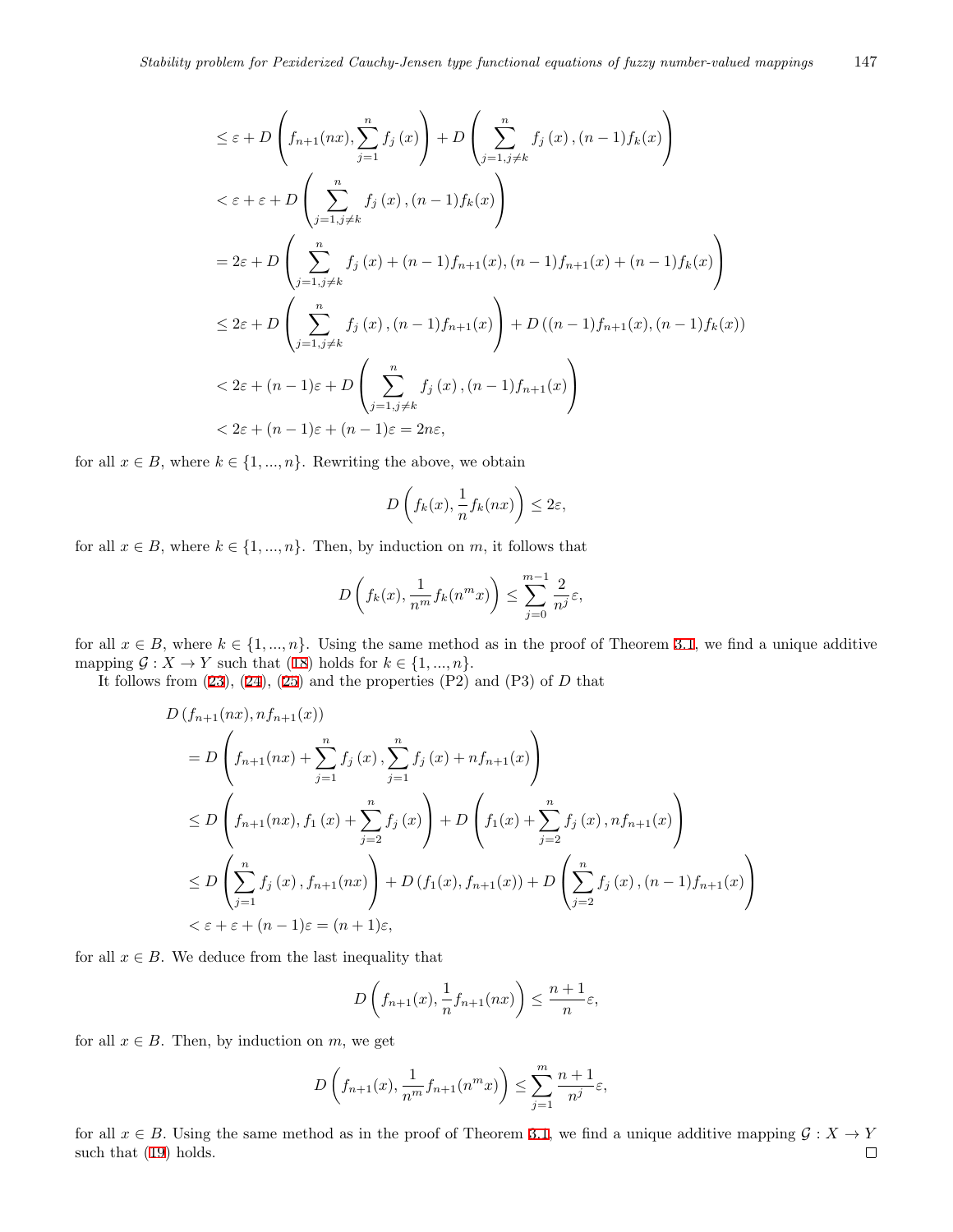Now, we investigate the stability problem for the Pexiderized general linear type fuzzy number-valued functional equation in *n* variables.

<span id="page-7-8"></span>**Corollary 4.2.** Let  $f_1, \ldots, f_{n+1} : B \to X_F$  be fuzzy number-valued mappings with  $f_1(0) = \cdots = f_n(0) = \tilde{0}$  such that

$$
D\left(\sum_{i=1}^{n} A_i f_i(x_i), f_{n+1}(\sum_{i=1}^{n} a_i x_i)\right) < \varepsilon,\tag{26}
$$

for all  $x_1, ..., x_n \in B$ , where  $\varepsilon, a_i, A_i > 0$ . Then there exists a unique additive mapping  $\mathcal{G}: B \to X_F$  such that

$$
D(f_k(x), \mathcal{G}(x)) \le \frac{2n}{A_k(n-1)} \varepsilon, \quad (k = 1, 2, ..., n),
$$
\n(27)

<span id="page-7-3"></span><span id="page-7-1"></span><span id="page-7-0"></span>
$$
D(f_{n+1}(x), \mathcal{G}(x)) \le \frac{n+1}{n-1} \varepsilon,\tag{28}
$$

<span id="page-7-4"></span>*for all*  $x \in B$ *.* 

*Proof.* Setting  $x_i = \frac{x_i}{a_i}$  for  $i = 1, ..., n$  in [\(26](#page-7-0)), we get

$$
D\left(\sum_{i=1}^{n} A_i f_i(\frac{x_i}{a_i}), f_{n+1}(\sum_{i=1}^{n} x_i)\right) < \varepsilon,\tag{29}
$$

for all  $x_1, ..., x_n \in B$ . For  $i = 1, ..., n$ , define

<span id="page-7-5"></span>
$$
G_i(x_i) := A_i f_i\left(\frac{x_i}{a_i}\right),\tag{30}
$$

for all  $x_i \in B$ . Then, by  $(29)$  $(29)$ ,

<span id="page-7-2"></span>
$$
D\left(\sum_{i=1}^{n}G_i(x_i), f_{n+1}(\sum_{i=1}^{n}x_i)\right) < \varepsilon,\tag{31}
$$

for all  $x_1, ..., x_n \in B$ . Letting  $x_1 = \frac{\sum_{i=1}^n x_i}{n}$  and  $x_i = \frac{\sum_{j=1, j\neq i}^n x_j - (n-1)x_i}{n}$  for  $i = 2, ..., n$  in [\(31](#page-7-2)), we get

$$
D\left(G_1(\frac{\sum_{i=1}^n x_i}{n}) + \sum_{i=2}^n G_i(\frac{\sum_{j=1,j\neq i}^n x_j - (n-1)x_i}{n}), f_{n+1}(x_1)\right) < \varepsilon,
$$

for all  $x_1, \ldots, x_n \in B$  $x_1, \ldots, x_n \in B$  $x_1, \ldots, x_n \in B$ . Using the same method as in the proofs of Theorems 3.1 and [4](#page-5-9).1, the limits

$$
\lim_{m \to \infty} \frac{1}{n^m} G_1(n^m x) = \dots = \lim_{m \to \infty} \frac{1}{n^m} G_n(n^m x) = \lim_{m \to \infty} \frac{1}{n^m} f_{n+1}(n^m x),
$$

<span id="page-7-7"></span>exist for all  $x \in B$  and are unique additive mappings satisfying

<span id="page-7-6"></span>
$$
D\left(G_k(x), \lim_{m \to \infty} \frac{1}{n^m} G_k(n^m x)\right) \le \frac{2n}{n-1} \varepsilon,
$$
\n(32)

$$
D\left(f_{n+1}(x), \lim_{m \to \infty} \frac{1}{n^m} f_{n+1}(n^m x)\right) \le \frac{n+1}{n-1} \varepsilon,\tag{33}
$$

for all  $x \in B$ , where  $k \in \{1, ..., n\}$ . Now, [\(27](#page-7-3)) and ([28\)](#page-7-4) follow from [\(30](#page-7-5)), ([32\)](#page-7-6), ([33\)](#page-7-7) and the property (P1) of *D*.  $\Box$ 

Corollary [4](#page-7-8).2 with  $n = 2$  implies the following.

**Corollary 4.3.** (Compare with [[39,](#page-10-2) Theorem 2]). If fuzzy number-valued mappings  $f, g, h : B \to X_F$  with  $f(0) =$  $g(0) = 0$  *satisfy the inequality* 

<span id="page-7-9"></span>
$$
D\left(Af(x) + Bg(y), h(ax + by)\right) < \varepsilon,\tag{34}
$$

*for all*  $x, y \in B$ *, where*  $\varepsilon$ *, a, b, A, B > 0, then there exists a unique additive mapping*  $G : B \to X_F$  *such that* 

<span id="page-7-10"></span>
$$
D\left(f(x), \mathcal{G}(x)\right) \le \frac{4}{A}\varepsilon,\tag{35}
$$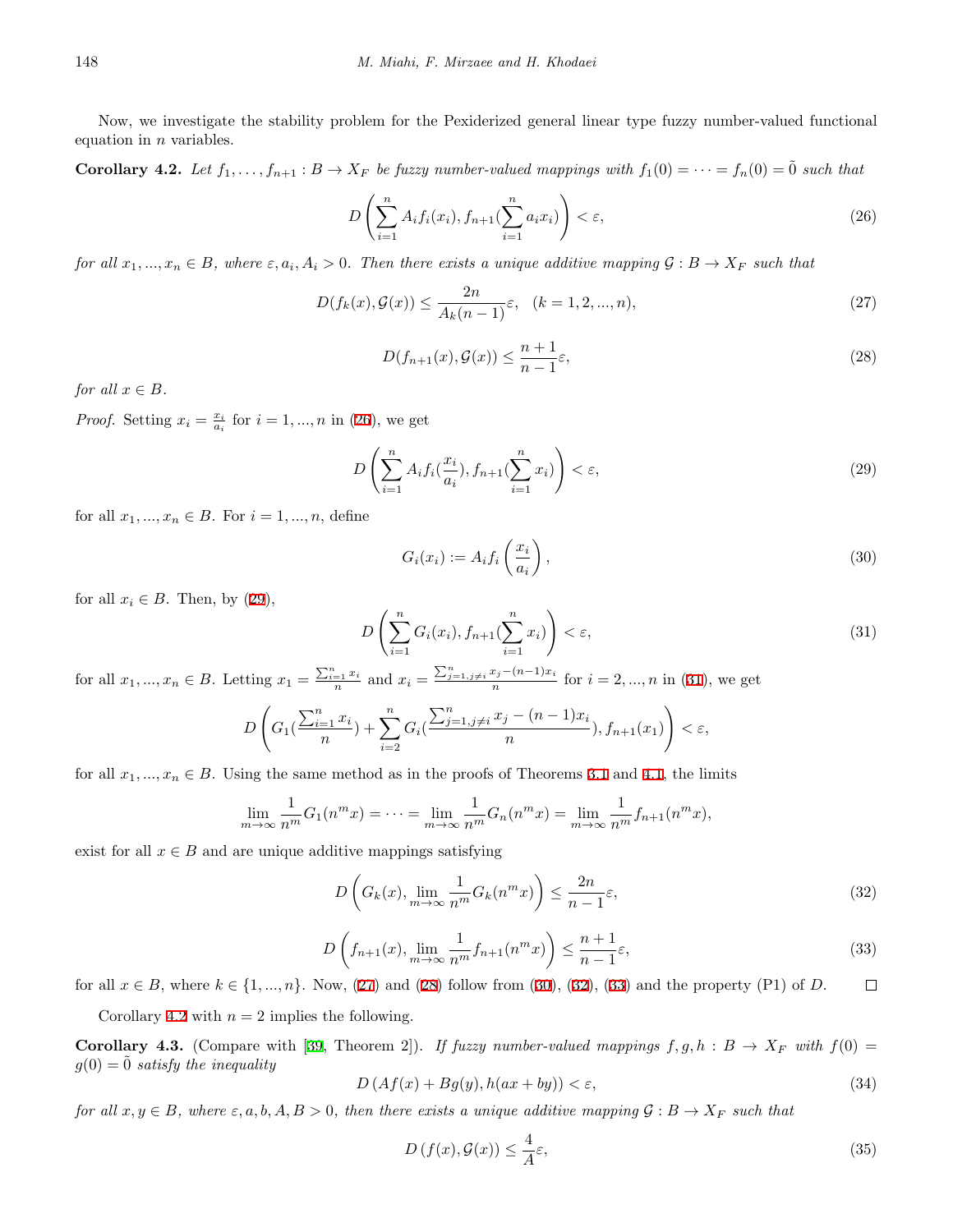$$
D(g(x), \mathcal{G}(x)) \le \frac{4}{B}\varepsilon,\tag{36}
$$

$$
D(h(x), \mathcal{G}(x)) \le 3\varepsilon,\tag{37}
$$

<span id="page-8-10"></span>*for all*  $x \in B$ *.* 

**Notation 4.4.** *Let*  $f, g, h : B \to X_F$  *be fuzzy number-valued mappings with*  $f(0) = g(0) = 0$ *. Then* 

(*i*) If  $f, g, h$  satisfy the inequality [\(34](#page-7-9)) with  $A = B = a = b = 1$ , then there exists a unique additive mapping  $G : B \to X_F$  *such that* ([35\)](#page-7-10) *to* ([37\)](#page-8-10) *hold for*  $A = B = 1$ *.* 

(*ii*) If  $f, g, h$  satisfy the inequality ([34\)](#page-7-9) with  $A = B = a = b = \frac{1}{2}$ , then there exists a unique additive mapping  $G : B \to X_F$  *such that* ([35\)](#page-7-10) *to* ([37\)](#page-8-10) *hold for*  $A = B = \frac{1}{2}$ *.* 

(iii) If f, g, h satisfy the inequality ([34\)](#page-7-9) with  $A = a = t \in (0,1)$  and  $B = b = 1-t$ , then there exists a unique *additive mapping*  $G : B \to X_F$  *such that* ([35](#page-7-10)) *to* [\(37](#page-8-10)) *hold for*  $A = t$  *and*  $B = 1 - t$ *.* 

(*iv*) If  $f, g, h$  satisfy the inequality [\(34](#page-7-9)) with  $A = a$  and  $B = b$ , then there exists a unique additive mapping  $G: B \to X_F$  *such that* ([35\)](#page-7-10) *to* ([37\)](#page-8-10) *hold for*  $A = a$  *and*  $B = b$ *.* 

#### **5 Conclusions**

In this paper, we proved the stability of several types of additive fuzzy number-valued functional equations, including Cauchy, Jensen, Cauchy-Jensen, Pexiderized Cauchy, Pexiderized Jensen, Pexiderized affine, Pexiderized linear and Pexiderized general linear type fuzzy number-valued functional equations. Our results generalized certain important results obtained by other authors for these equations when they are a single-valued or a set-valued one. Obviously, this paper provided us a novel idea to discuss the stability of functional equations from a more unified perspective. Certainly, further work will focus on the stability of other types of (functional, difference, differential, integral) equations by using this idea.

### **References**

- <span id="page-8-3"></span>[1] T. V. An, H. Vu, N. V. Hoa, *Hadamard-type fractional calculus for fuzzy functions and existence theory for fuzzy fractional functional integro-differential equations*, Journal of Intelligent and Fuzzy Systems, **36** (2019), 3591-3605.
- <span id="page-8-8"></span>[2] G. A. Anastassiou, S. G. Gal, *On a fuzzy trigonometric approximation theorem of Weierstrass-type*, The Journal of Fuzzy Mathematics, **9** (2001), 701-708.
- <span id="page-8-7"></span>[3] J. Ban, *Ergodic theorems for random compact sets and fuzzy variables in Banach spaces*, Fuzzy Sets and Systems, **44** (1991), 71-82.
- <span id="page-8-9"></span>[4] B. Bede, S. G. Gal, *Fuzzy-number-valued almost periodic functions*, Fuzzy Sets and Systems, **147** (2004), 385-404.
- <span id="page-8-4"></span>[5] A. Bodaghi, Th. M. Rassias, A. Zivari-Kazempour, *A fixed point approach to the stability of additive-quadraticquartic functional equations*, International Journal of Nonlinear Analysis and Applications, **11** (2020), 17-28.
- <span id="page-8-2"></span>[6] J. Brzdek, A. Pietrzyk, A note on stability of the general linear equation, Aequationes Mathematicae, **75** (2008), 267-270.
- <span id="page-8-0"></span>[7] J. Brzdęk, D. Popa, B. Xu, *Selections of set-valued maps satisfying a linear inclusion in a single variable*, Nonlinear Analysis: Theory, Methods and Applications, **74** (2011), 324-330.
- <span id="page-8-1"></span>[8] T. Cardinali, K. Nikodem, F. Papalini, *Some results on stability and characterization of K-convexity of set-valued functions*, Annales Polonici Mathematici, **58** (1993), 185-192.
- <span id="page-8-5"></span>[9] R. Chaharpashlou, A. Atangana, R. Saadati, *On the fuzzy stability results for fractional stochastic Volterra integral equation*, Discrete and Continuous Dynamical Systems-Series S, **14**(10) (2021), 3529-3539.
- <span id="page-8-6"></span>[10] R. Chaharpashlou, R. Saadati, *Best approximation of a nonlinear fractional Volterra integro-differential equation in matrix MB-space*, Advances in Difference Equations, **2021** (2021), Doi: 10.1186/s13662-021-03275-2.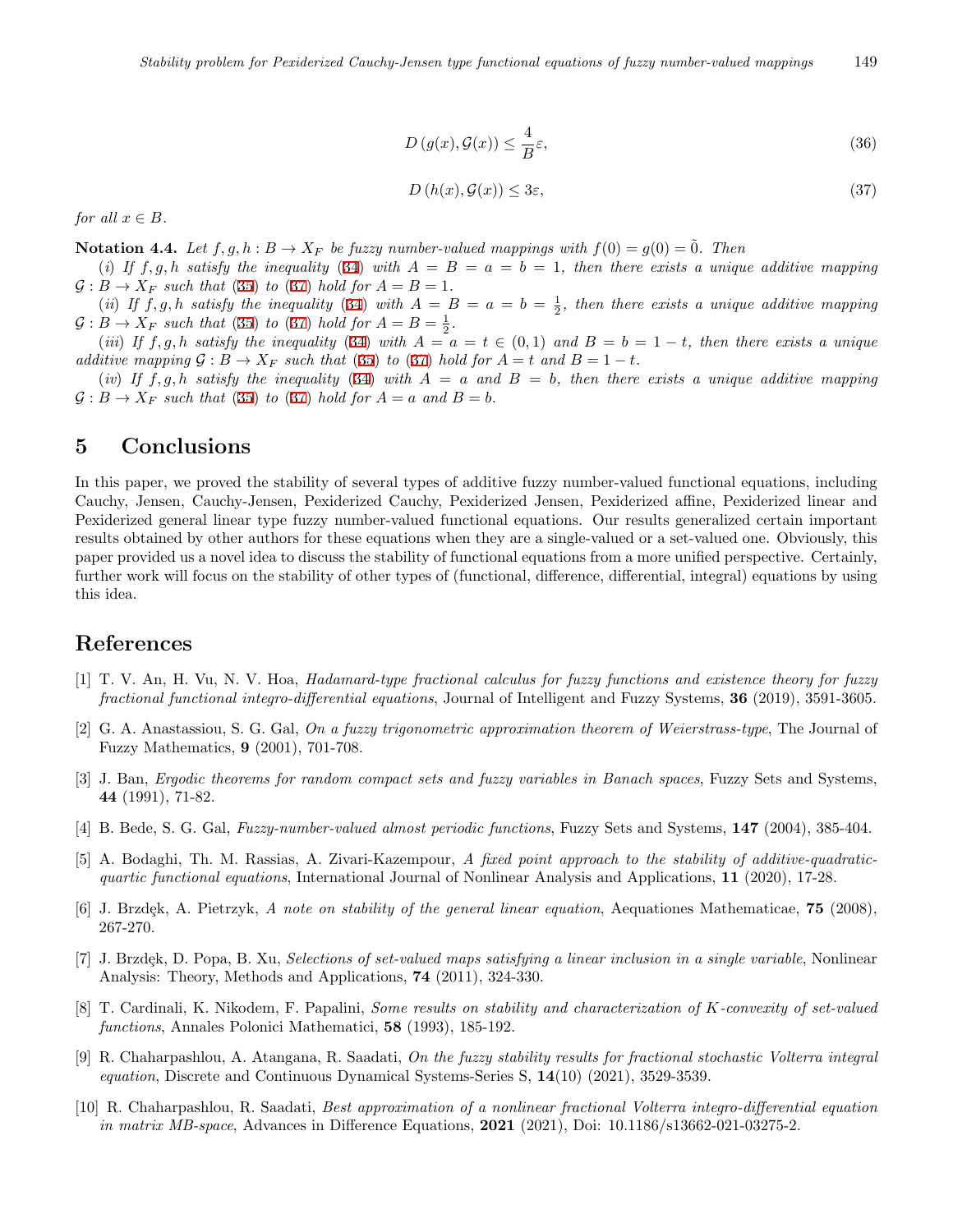- <span id="page-9-19"></span>[11] R. Chaharpashlou, R. Saadati, A. Atangana, *Ulam-Hyers-Rassias stability for nonlinear* Ψ*-Hilfer stochastic fractional differential equation with uncertainty*, Advances in Difference Equations, **2020** (2020), Doi:10.1186/s13662- 020-02797-5.
- <span id="page-9-13"></span>[12] C. K. Choi, *Stability of Pexiderized Jensen and Jensen type functional equations on restricted domains*, Bulletin of the Korean Mathematical Society, **56** (2019), 801-813.
- <span id="page-9-6"></span>[13] H. Y. Chu, A. Kim, S. K. Yoo, *On the stability of the generalized cubic set-valued functional equation*, Applied Mathematics Letters, **37** (2014), 7-14.
- <span id="page-9-14"></span>[14] J. Chung, *Hyers-Ulam stability theorems for Pexider equations in the space of Schwartz distributions*, Archiv der Mathematik, **84** (2005), 527-537.
- <span id="page-9-0"></span>[15] Z. Gajda, R. Ger, *Subadditive multifunctions and Hyers-Ulam stability*, International Series of Numerical Mathematics, **80** (1987), 281-291.
- <span id="page-9-15"></span>[16] A. Ebadian, I. Nikoufar, Th. M. Rassias, N. Ghobadipour, *Stability of generalized derivations on Hilbert C\*-modules associated with a Pexiderized Cauchy-Jensen type functional equation*, Acta Mathematica Scientia, **32** (2012), 1226- 1238.
- <span id="page-9-7"></span>[17] M. Eshaghi, H. Khodaei, M. Kamyar, *Stability of Cauchy-Jensen type functional equation in generalized fuzzy normed spaces*, Computer and Mathematics with Applications, **62** (2011), 2950-2960.
- <span id="page-9-20"></span>[18] M. Hukuhara, *Int´egration des applications mesurables dont ia valuer est un compact convexe*, Funkcialaj Ekvacioj-Serio Internacia, **10** (1967), 205-223.
- <span id="page-9-5"></span>[19] S. Y. Jang, C. Park, Y. Cho, *Hyers-Ulam stability of a generalized additive set-valued functional equation*, Journal of Inequalities and Applications, **2013** (2013), Doi: 10.1186/1029-242X-2013-101.
- <span id="page-9-8"></span>[20] K. W. Jun, H. M. Kim, J. M. Rassias, *Extended Hyers-Ulam stability for Cauchy-Jensen mappings*, Journal of Difference Equations and Applications, **13** (2007), 1139-1153.
- <span id="page-9-1"></span>[21] H. Khodaei, *On the stability of additive, quadratic, cubic and quartic set-valued functional equations*, Results in Mathematics, **68** (2015), 1-10.
- <span id="page-9-16"></span>[22] Y. H. Lee, K. W. Jun, *A generalization of the Hyers-Ulam-Rassias stability of Pexider equation*, Journal of Mathematical Analysis and Applications, **246** (2000), 627-638.
- <span id="page-9-3"></span>[23] G. Lu, C. Park, *Hyers-Ulam stability of additive set-valued functional equations*, Applied Mathematics Letters, **24** (2011), 1312-1316.
- <span id="page-9-9"></span>[24] D. Mihet, *The fixed point method for fuzzy stability of the Jensen functional equation*, Fuzzy Sets and Systems, **160** (2009), 1663-1667.
- <span id="page-9-17"></span>[25] A. Najati, *Homomorphisms in quasi-Banach algebras associated with a Pexiderized Cauchy-Jensen functional equation*, Acta Mathematica Sinica-English Series, **25** (2009), 1529-1542.
- <span id="page-9-18"></span>[26] A. Najati, J. I. Kang, Y. J. Cho, *Local stability of the Pexiderized Cauchy and Jensen's equations in fuzzy spaces*, Journal of Inequalities and Applications, **2011** (2011), Doi: 10.1186/1029-242X-2011-78.
- <span id="page-9-12"></span>[27] K. Nikodem, *The stability of the Pexider equation*, Annales Mathematicae Silesianae, **5** (1991), 91-93.
- <span id="page-9-2"></span>[28] K. Nikodem, D. Popa, *On selections of general linear inclusions*, Publicationes Mathematicae Debrecen, **75** (2009), 239-249.
- <span id="page-9-10"></span>[29] K. Nikodem, S. Wąsowicz, *A sandwich theorem and Hyers-Ulam stability of affine functions*, Aequationes Mathematicae, **49** (1995), 160-164.
- <span id="page-9-4"></span>[30] C. Park, D. O'Regan, R. Saadati, *Stabiltiy of some set-valued functional equations*, Applied Mathematics Letters, **24** (2011), 1910-1914.
- <span id="page-9-11"></span>[31] J. V. Pexider, *Notiz über funktional theoreme*, Monatshefte für Mathematik und Physik, 14 (1903), 293-301.